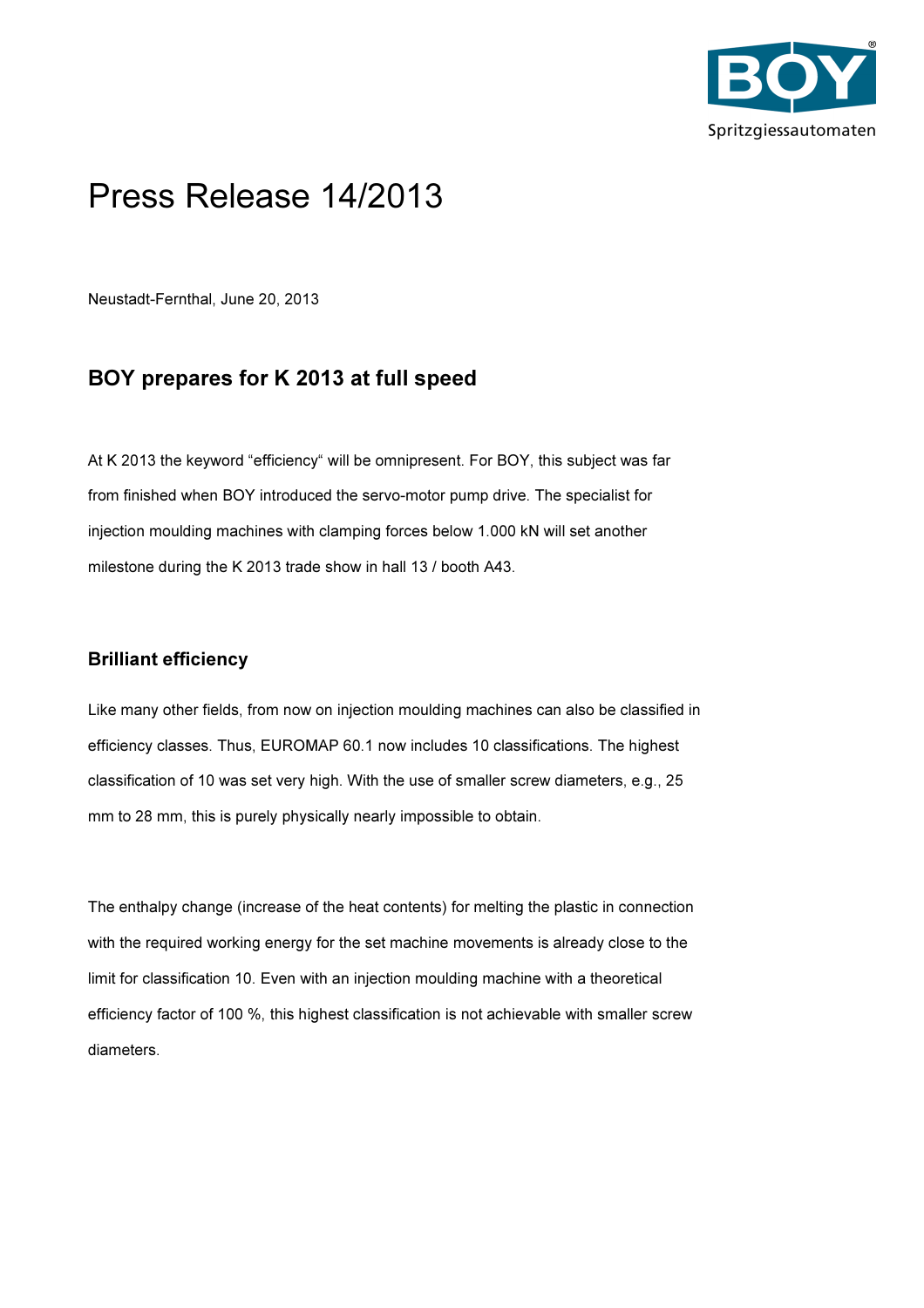

Therefore the achievable classifications within EUROMAP 60.1 are considered to be even more important. BOY provides an absolute peak value in its clamping force range with an efficiency classification of 8+ for its BOY 55 E equipped with a servo drive.

Alfred Schiffer, Managing Partner of BOY says: "we will present ourselves in Düsseldorf as the manufacturer of the most energy-efficient injection moulding machines in our market segment. The energy consumption of an injection moulding machine is in the foreground when considering investment decisions and we see a trend towards "smaller" machines. Therefore, small energy efficient machines allow the user to respond with flexibility to ever-changing demands and achieve more secure higher quality requirements."

#### A real treat

The new BOY 25 E will be introduced during K 2013. It is the successor model to the BOY 22 E. Delicacy dishes will be moulded during the event. The new BOY 25 E is a complete new development, based on proven machine components from the previous models. Years of experience and the maturity as well as the knowledge developed from having manufactured over 25,000 machines characterize the latest version of the world´s best selling BOY injection moulding machine.

Also new at K 2013 will be the BOY 25 E VH. The insert moulding machine will be equipped with a horizontal injection unit and enables parting line injection. During K 2013, the insert moulding of hexagonal pencils with a T-handle in a two-cavity mould will be demonstrated on this newcomer.